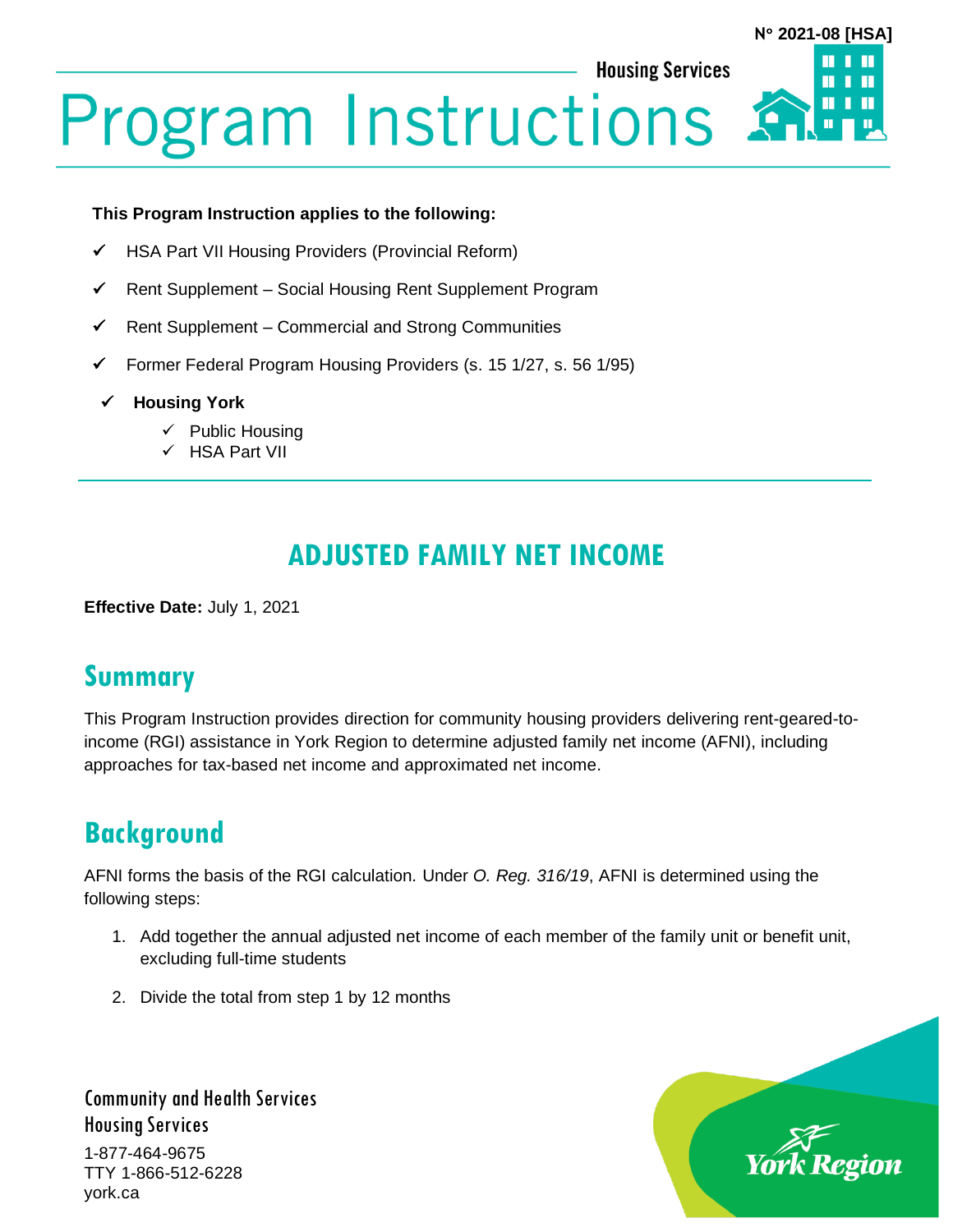Annual adjusted net income is gross income that has been adjusted to reflect certain deductions and is not net of income taxes. For each household member, annual adjusted net income is determined using one of two approaches:

- Tax-based net income
- Approximated net income

# **Action Required**

When completing RGI reviews, housing providers must determine annual adjusted net income for each household member not in full-time studies using the tax-based or approximated net income approaches. Annual adjusted net income is then combined to determine AFNI and divided by 12 months.

## TAX-BASED NET INCOME

The tax-based net income approach should be used wherever possible. Tax-based net income is the net income amount (Line 23600) of the tax return as assessed by the Canada Revenue Agency (CRA). This amount represents the tenant or member's income before taxes and after certain deductions.

Line 23600 is verified using either the CRA Notice of Assessment (NOA) or Proof of Income Statement. Housing providers are encouraged to collect Proof of Income Statements wherever possible, as it summarizes income and deductions and provides more detailed information than the NOA. The Proof of Income Statement may be required when a tenant or member receives income from employment, RDSPs, or social assistance.

*O. Reg. 316/19,* s. 10 sets out the tax year to be used in the RGI calculation depending on when the review is conducted, as follows:

- **Reviews conducted between July and December:** use the NOA or Proof of Income Statement from the previous tax year
- **Reviews conducted between January and June:** use the NOA or Proof of Income Statement from the year before the previous tax year

*O. Reg. 367/11*, s. 29.1 requires all tenants and members receiving RGI to file their income tax returns to remain eligible for assistance.

#### **Registered Disability Savings Plans**

Once the tax-based net income of all household members not in full-time studies has been determined and verified, exclude any net RDSP income received by the household.

Net RDSP income is any RDSP payments received in a given tax year (Line 12500 of the NOA or Proof of Income Statement) plus any repayments to the RDSP (Line 23200) made in the same tax year.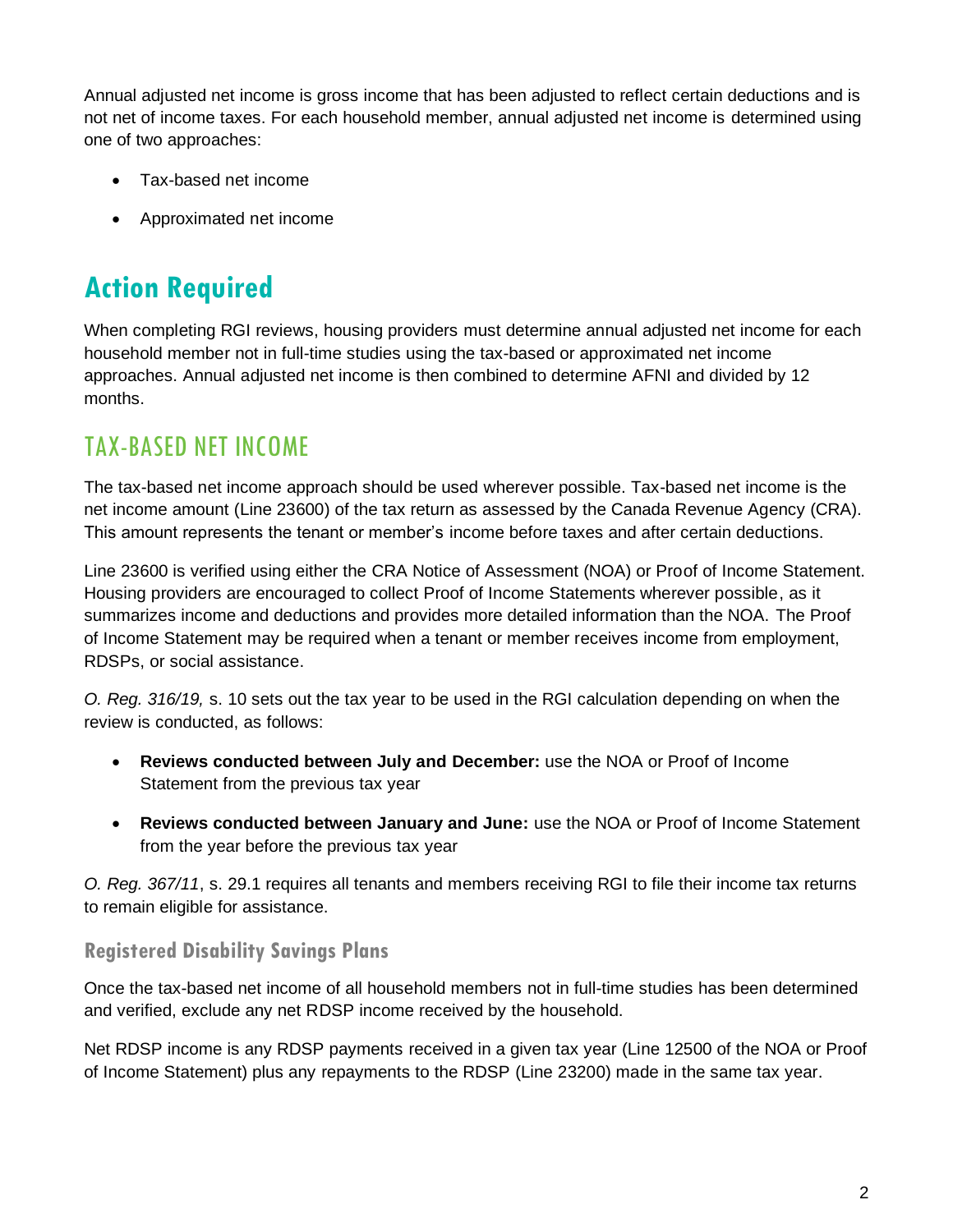#### **Non-Benefit Income**

Tenants and members receiving social assistance are referred to as benefit units. Benefit units may have non-benefit income, such as employment earnings or pensions. When using the tax-based method, non-benefit income is identified by subtracting the current monthly net social assistance income from the monthly AFNI (Line 23600 divided by 12 months). The difference is the benefit unit's non-benefit income. Monthly net social assistance income is verified using the Statement of Assistance from Ontario Works (OW) or Ontario Disability Support Program (ODSP).

If the non-benefit income is below the non-benefit income limit in Column 3 of [Tables 1, 2 and 3 of](https://www.ontario.ca/laws/regulation/r19316#BK11) *O. [Reg. 316/19,](https://www.ontario.ca/laws/regulation/r19316#BK11)* RGI is set at the amount identified in Column 2 of each table. If the non-benefit income is above the non-benefit income limit in Column 3, RGI is calculated using 30% of the monthly non-benefit income.

The tax-based approach is appropriate for benefit units if their circumstances have not changed since the applicable tax year. For example, the tax-based approach would be used in situations where the benefit unit only received OW or ODSP during the applicable tax year, or they also had non-benefit income and the amount has remained consistent.

The approximated approach must be used for benefit units who started receiving social assistance since the time of the applicable tax year, or who have new or different non-benefit income than that reflected in NOA or Proof of Income Statement.

### APPROXIMATED NET INCOME

When tax-based net income does not accurately reflect the average income expected over the next 12 months, housing providers may approximate annual adjusted net income. While housing providers are encouraged to use tax-based net income wherever possible, the approximated net income method may be more appropriate in situations where there has been a significant change in employment status or income source since the applicable tax year used for the RGI review.

In determining when to use approximated net income, housing providers should consider the following:

- If income has decreased since the applicable tax year, would the use of tax-based net income to calculate RGI cause hardship for the tenant or member?
	- $\circ$  Housing providers should assess if current household income has decreased by approximately 20% or more compared to tax-based income, although the approximated method may be used if the decrease is less than 20% if using the tax-based income would result in an economic hardship for the tenant or member.
- If income has increased since the applicable tax year, would the use of tax-based net income to calculate RGI at the current review pose a significant increase in RGI at the next review?
	- $\circ$  This may be the case in situations where household income has increased due to a change in income source, such as a tenant or member transitioning from social assistance to Old Age Security.

Housing providers are responsible for determining when to approximate net income in the following circumstances: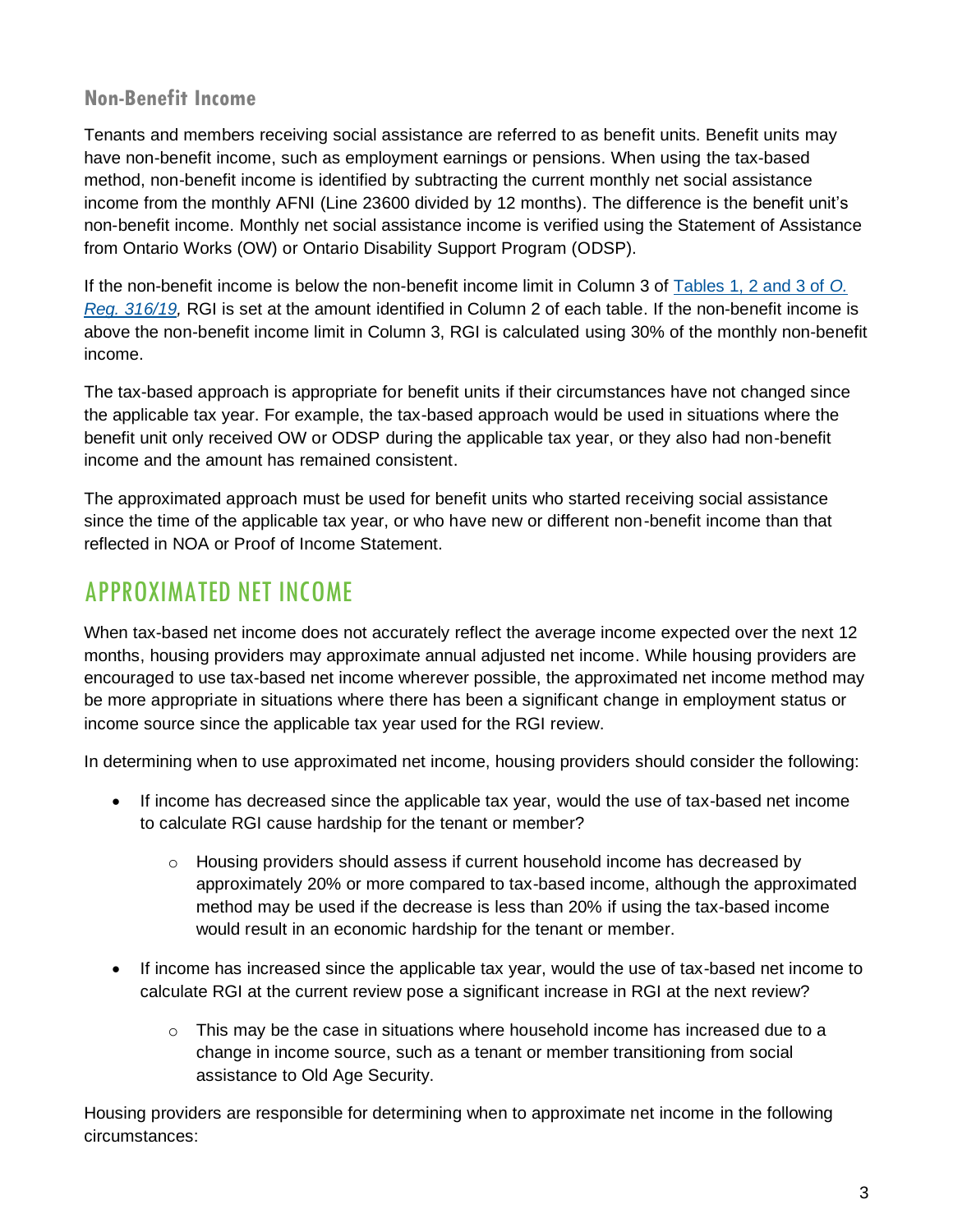- **Annual Review:** A tenant or member's tax-based net income does not accurately reflect the current average income (ex. tenant or member started a new job, and their income is significantly different from that on their NOA or Proof of Income Statement), or tax-based information is not available due to extenuating circumstances.
	- $\circ$  Housing providers must consult their Program Coordinator to determine an appropriate course of action if they believe a tenant or member has not filed taxes due to extenuating circumstances.
- **In-Year Review:** The tenant or member reports a change in income or household composition and an in-year review is permitted by York Region's policy (see [Program Instruction 2021-10:](https://www.york.ca/wps/wcm/connect/yorkpublic/838a89ee-5e29-4c21-93ef-be270adf8ab8/PI-2021-10-In-Year-Rent-Geared-to-Income-Reviews.pdf?MOD=AJPERES)  [In-Year Rent-Geared-to-Income Reviews\)](https://www.york.ca/wps/wcm/connect/yorkpublic/838a89ee-5e29-4c21-93ef-be270adf8ab8/PI-2021-10-In-Year-Rent-Geared-to-Income-Reviews.pdf?MOD=AJPERES).

Approximated net income may also be used at move-in if an applicant has not filed their taxes for the applicable tax year, or if tax-based net income does not accurately reflect their current average income expected to be earned for the next 12-months. When an applicant has not filed taxes, housing providers must use the approximated adjusted net income method to determine the initial RGI calculation. The applicant must be informed that filing taxes each year by the CRA deadline is an eligibility requirement for RGI assistance.

Housing providers may combine tax-based and approximated net income to determine annual net income, where appropriate. This may be necessary when not all income is captured on the NOA or Proof of Income Statement that would normally be included in Line 23600, or where one household member has a new source of income since the applicable tax year, but it is still appropriate to use the tax-based method for other household members..

#### **Included Income**

Approximated net income includes income expected to be received regularly by the tenant or member over the 12-month period following the RGI review. The gross income amount is used. Only income types that would normally be included on Line 23600 of the income tax return are included, such as:

- Employment income such as wages, salary, commission, bonuses, tips, gratuities, vacation pay and remuneration as a dependent contractor
- Self-employment income
- Employment Insurance benefits
- Workplace Safety and Insurance Board payments
- Payments for sick leave or a short-term disability under a private or workplace insurance plan
- Old Age Security, Guaranteed Income Supplement, Guaranteed Annual Income Supplement
- Canada Pension Plan (CPP) or Quebec Pension Plan (QPP), excluding CPP or QPP child benefits
- Registered Retirement Income Fund (RRIF) and Registered Retirement Savings Plan (RRSP) income from T4RSP slips
- Private and foreign pensions
- Interest, dividends and other investment income, excluding income from investments held in Tax-Free Savings Accounts
- Annuities
- Capital gains
- Net rental income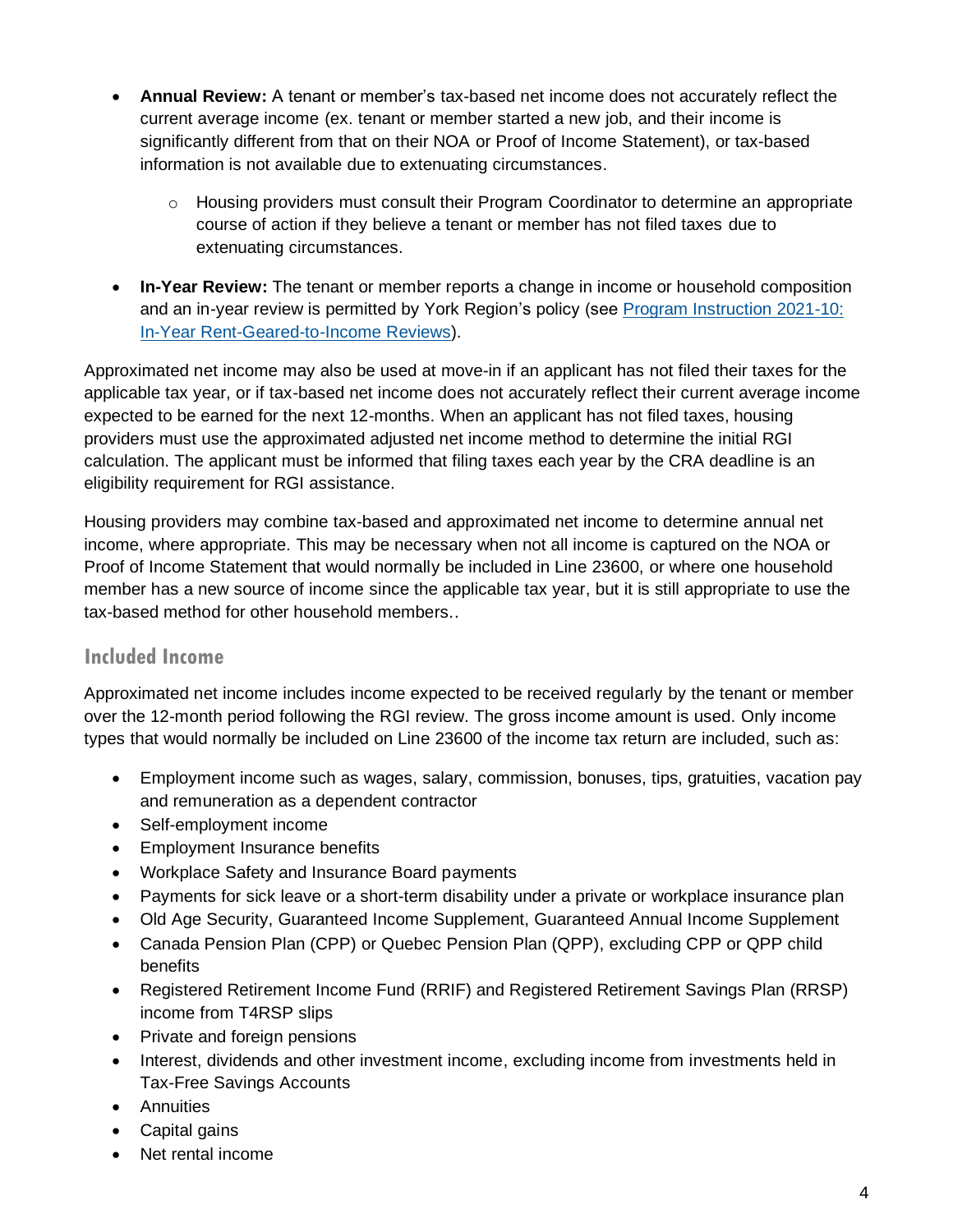- Veterans' benefits for income support or replacement
- Spousal support payments

#### **Excluded Income**

When approximating net income, the following income sources are excluded, as they would not appear on Line 23600:

- Income tax credits or benefits
- Children's benefits
- Child support payments

Other income sources to be excluded when approximating adjusted net income are:

- One-time or retroactive lump sum payments (may or may not appear on Line 23600)
- OW or ODSP benefits
- Net RDSP income

#### **Adjusting Approximated Net Income**

Where possible, housing providers may subtract the following ongoing and regular expenses or deductions from the gross income amount:

- Registered pension plan deductions and adjustments eligible for tax deductions
- Registered Retirement Savings Plan (RRSP) contributions eligible for tax deductions
- Annual union, professional, or like dues
- Childcare expenses eligible for tax deductions
- Disability supports eligible for tax deductions
- Employment expenses eligible for tax deductions
- Spousal support payments paid under an enforceable court order or agreement

If a tenant or member is unable to provide information required to confirm the above deductions, or it cannot be determined, the housing provider should proceed with using gross income. Deductions will be addressed the next time tax-based net income is used to determine RGI.

#### **Annualizing Net Income**

Housing providers must annualize current income to compare it to the tenant or member's tax-based net income. Table 1 provides the conversion factors used when annualizing income depending on the frequency of payments.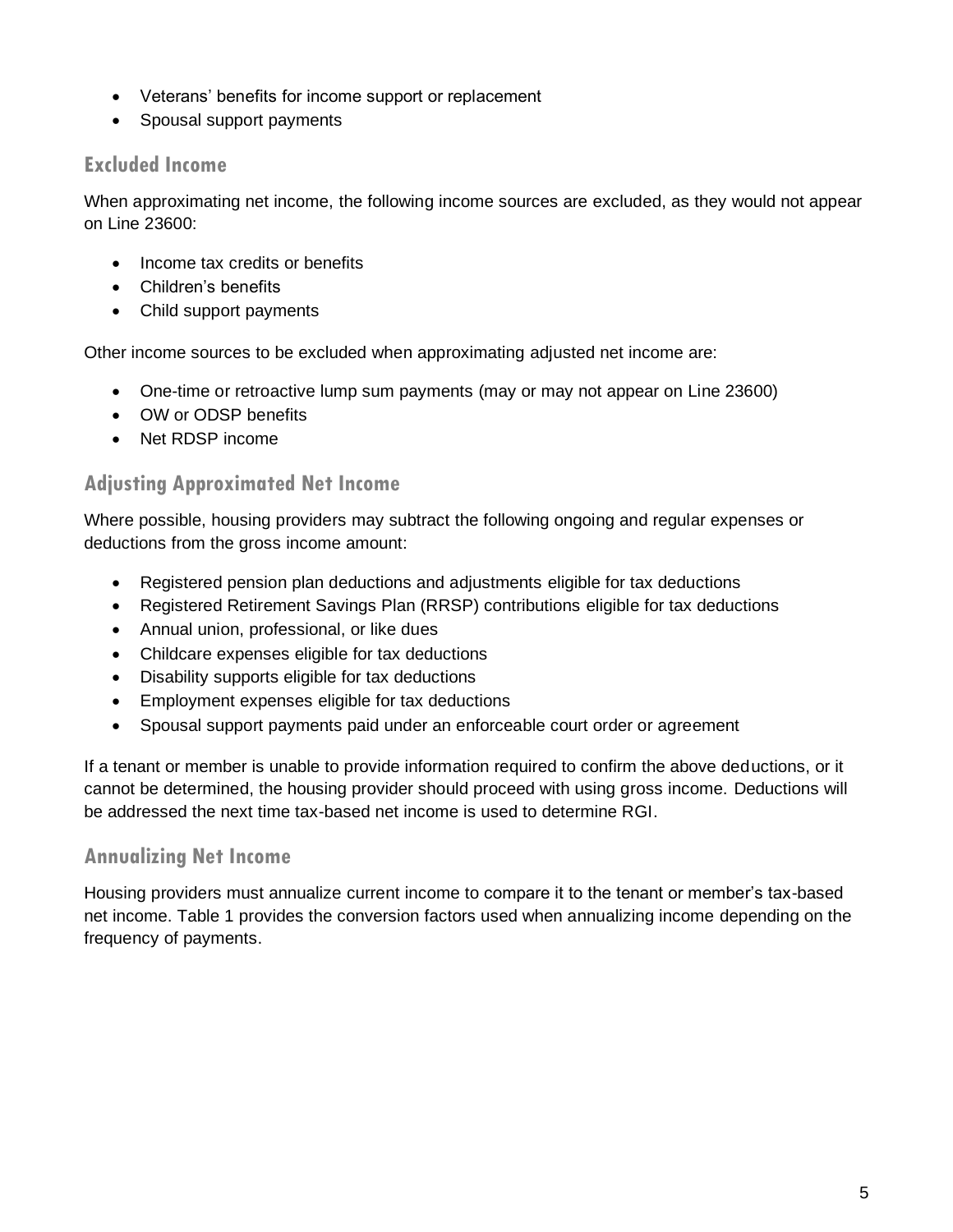| Table 1:                                          |
|---------------------------------------------------|
| <b>Approximated Net Income Conversion Factors</b> |

| <b>Frequency of Payments</b> | <b>Conversion to Annual Amount</b>            |
|------------------------------|-----------------------------------------------|
| Annual                       | Use actual amount                             |
| Quarterly                    | Multiply by 4 quarters                        |
| Monthly                      | Multiply by 12 months                         |
| Semi-Monthly                 | Multiply by 24<br>(12 months multiplied by 2) |
| <b>Biweekly</b>              | Multiply by 26<br>(52 weeks divided by 2)     |
| Weekly                       | Multiply by 52 weeks                          |

#### **Verifying Net Income**

Tenants and members must submit documentation to support estimating an annual average for the 12 month period following the RGI review. Housing providers have discretion to determine the documents required to verify income, which can include pay stubs or letters from the employer or organization that issues the income. The number of pay stubs collected is also at the discretion of the housing provider but must allow the housing provider to be reasonably certain the income change declared by the tenant or member reflects a significant and ongoing increase or decrease in annual income to support using the approximated method.

Documentation must allow the housing provider to verify:

- The type of income or deduction
- The income amount received, or the deduction amount paid
- The time period covered
- The name or the employer or organization issuing the income payment or that received the deduction payment

Housing providers should avoid requesting personal bank statements to verify income, as bank statements show the amount received net of income taxes.

#### **Non-Benefit Income**

When approximating net income for OW and ODSP benefit units, monthly non-benefit income is determined using the included income sources identified by this Program Instruction. Net OW and ODSP payments are excluded when approximating net income, to ensure only non-benefit income is being considered.

If the non-benefit income is at or below the non-benefit income limit in Column 3 of [Tables 1, 2 and 3 of](https://www.ontario.ca/laws/regulation/r19316#BK11)  *[O. Reg. 316/19,](https://www.ontario.ca/laws/regulation/r19316#BK11)* RGI is set at the amount identified in Column 2 of each table. If non-benefit income is